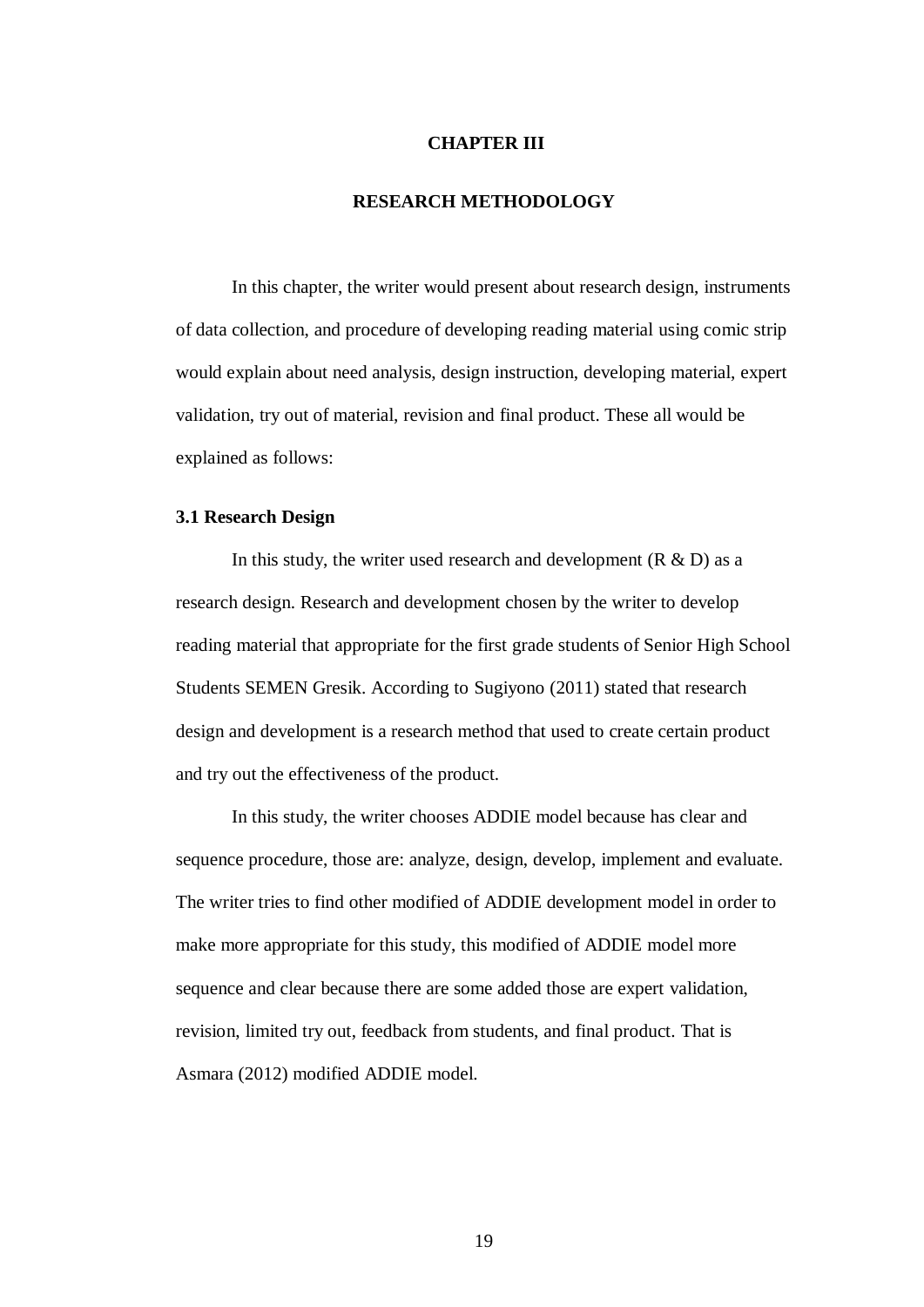This is the modified of the ADDIE model.



*Figure 3.1.2 Candra Hadi Asmaras' ADDIE Model*

# **3.2 Instruments of the Study**

In this study, the writer used several instruments to collect the data. Those are the instruments:

1. Interview

The writer would conduct an interview the English teacher of Senior High School SEMEN Gresik. The aim of this interview is to know the general information of students in learning English. What the method, strategy or media that have been used in teaching English, what their lack in the process of learning.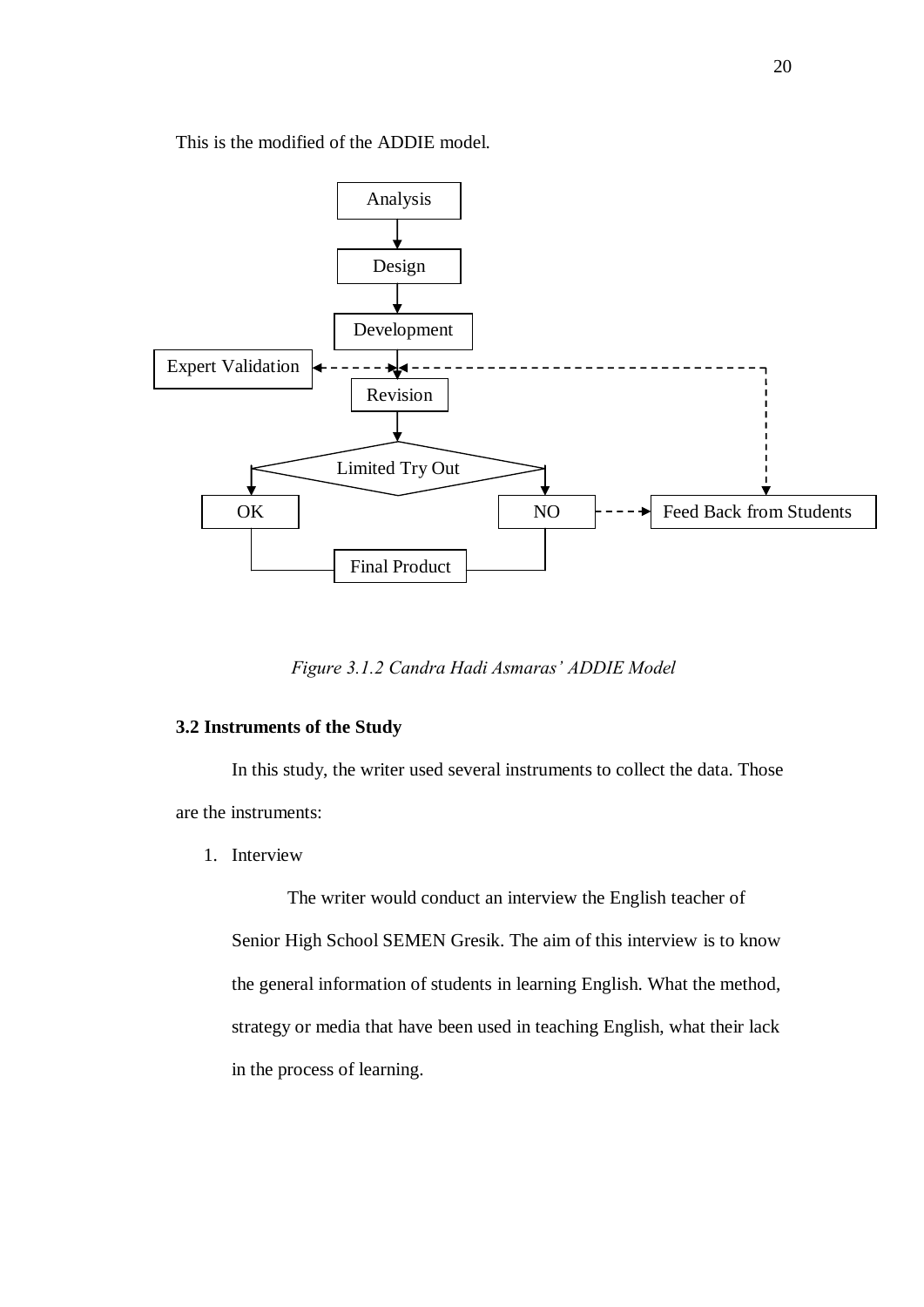2. Questionnaire (before conducting try out)

Afterwards, the writer would give questionnaire for 110 students at the first grade of Senior High School SEMEN Gresik. The aim is to get more information about students' target needs and learning needs in learning English, such as; what kind of media that they like, what the strategy that they need in learning English especially when they learn about story in the form of narrative text. So, from the result of this questionnaire, the writer can design the course book that appropriate with students' expectation.

3. Questionnaire (after conducting try out)

After conducting try out, the writer would give questionnaire for 110 students at the first grade of Senior High School SEMEN Gresik. The aim is to know the students' comment or critic about comic strip and are they interest or not with the material, such as the topic of the story, the game and the activity in this comic.

# **3.3 Procedure of Developing Reading Material of Narrative Using Comic Strip at the First Grade Students of SEMEN Gresik**

In this study, the writer used procedures of developing reading material of narrative using comic strip, those are the procedures; need analysis include of (interview of the teacher, questionnaire for the students and interview to the experts), design instruction, developing material, expert validation, try out of material, revision, and the last final project.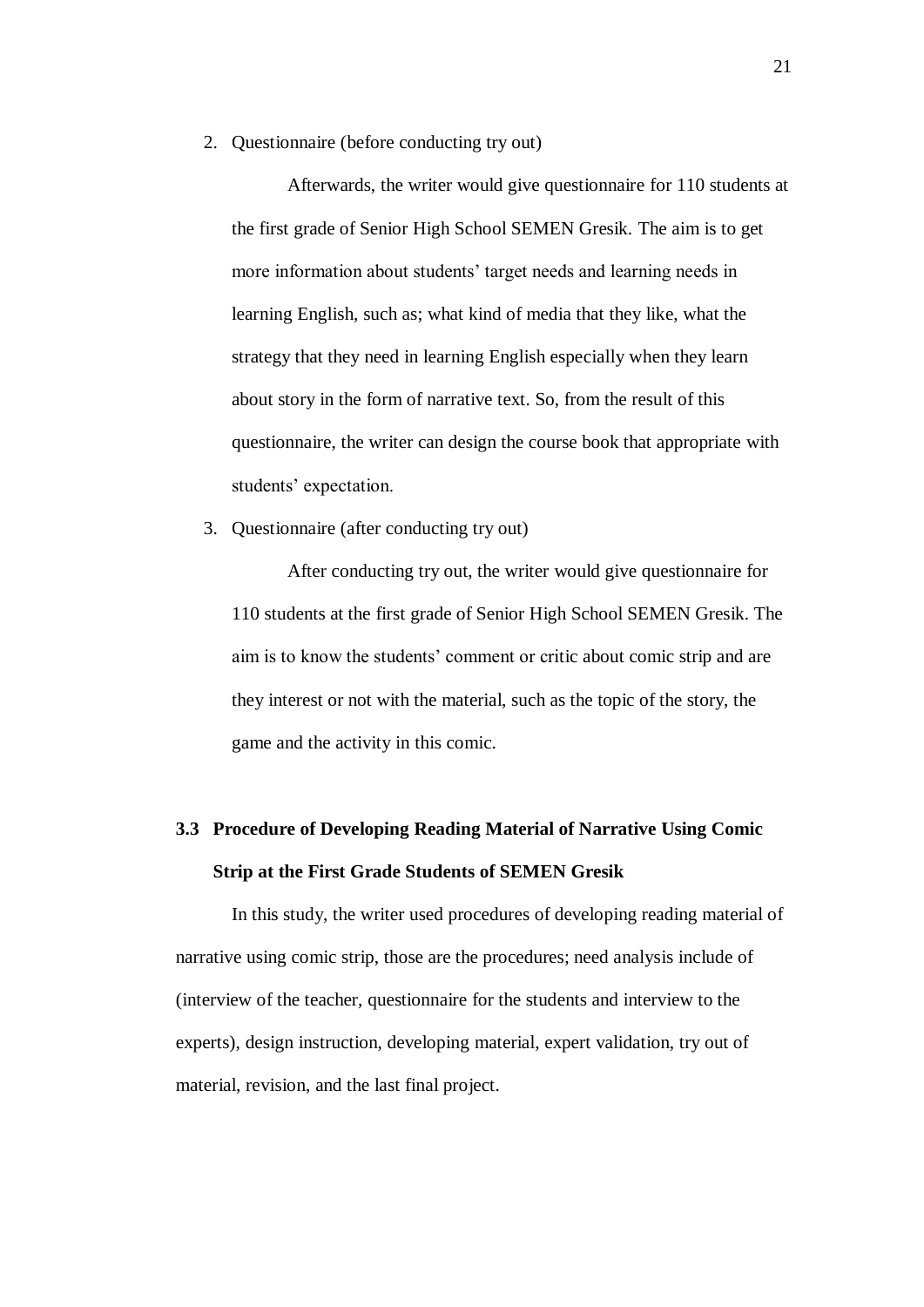#### **3.3.1 Need Analysis**

Need analysis done as the first step in instructional design model. Before starting to develop reading material of narrative, the writer would interview to the teacher, give questionnaire for students, and interview to the experts in order to know the target need and learning need.

#### **1. Questionnaire for the Students**

Next, the writer gives two questionnaires for students those are questionnaire before conducting try out and after conducting try out. For the first time, in order to know about the students' need, the writer gives questionnaire for 110 students at the first grade of Senior High School SEMEN Gresik. It is done to know the target need in learning English especially in narrative text. The questionnaire that asked consists of 10 questions include of target need and learning need. The fifth until tenth questions are asking about target need include of students' necessities, students' lack and students' want. In this questionnaire what the students' necessities is asked in number 7. The question is about the book that they want to use for study. Whereas, in the questionnaire what the students' want asked in number 5,6,8, 9 and 10. Question number 5 is about model of story that they like, number 6 is about kind of story that they like, question number 8 is about their opinion about comic strip as media, and questions number 9 and 10 are about type of implicit answer of exercise. Furthermore, in the questionnaire what the students' lack asked in number 2 and 3. The questions are about how the material that they found is and how are their difficulties. The last question are number 1 and 4 are about learning need. The questions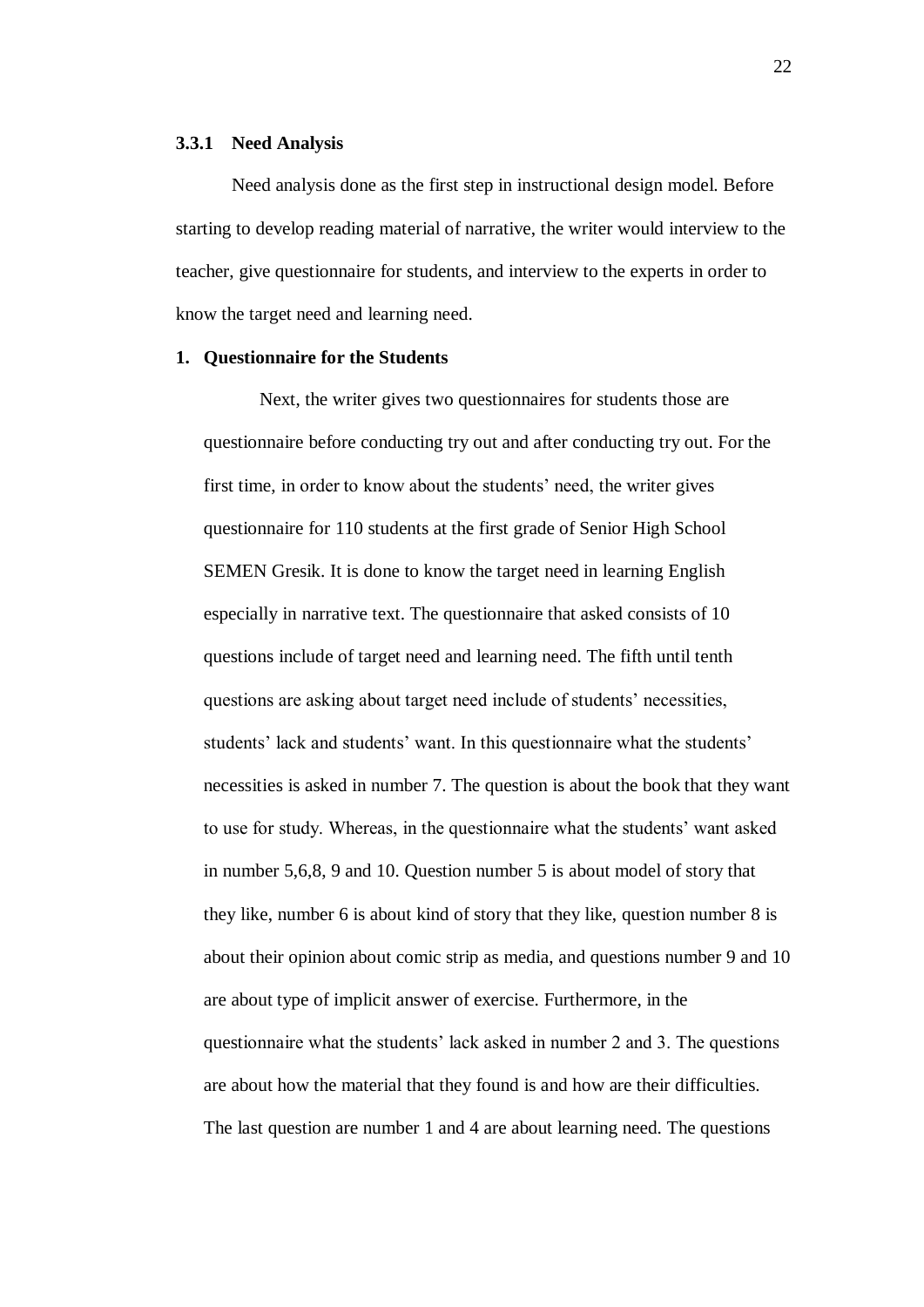asked about students' activity in the process of learning. All of these questions can be seen in the **appendix 2.**

# **2. Interview to the Teacher**

The writer conducts an interview to the English teacher of Senior High School SEMEN Gresik. In this school, there are two English teachers for the first grade. In this study, the writer conducts an interview only one teacher because the teacher that interviewed by the writer is seniors' teacher so, the writer thinks that he knows more about the students. The writer conducts an interview are about what is the curriculum that used in this school, what usually media that used to teach, what is the appropriate media that used to teach, how is the students' response in learning English, what is the students' difficulties, what is the factors caused students' difficulties, and what is the students response. All of the interview sheet can be seen in the **appendix 1.**

## **3.3.2 Interview to the Experts**

The writer conducts interview to the two experts. The aim is to get scores, comment and suggestion about the product or comic strip. There are two expects in this study, first expert is called expert of material who would check about grammar, vocabulary, and content of the stories. So, the writer knows the material appropriate or not for students at the first grade of Senior High School SEMEN Gresik. Second expert is expert of comic who would check about moment, frame, imagery, word, and plot.

The writer chooses Budi Setiawan, S.Pd, he is the English teacher of Senior High School SEMEN Gresik. The writer chooses him because he is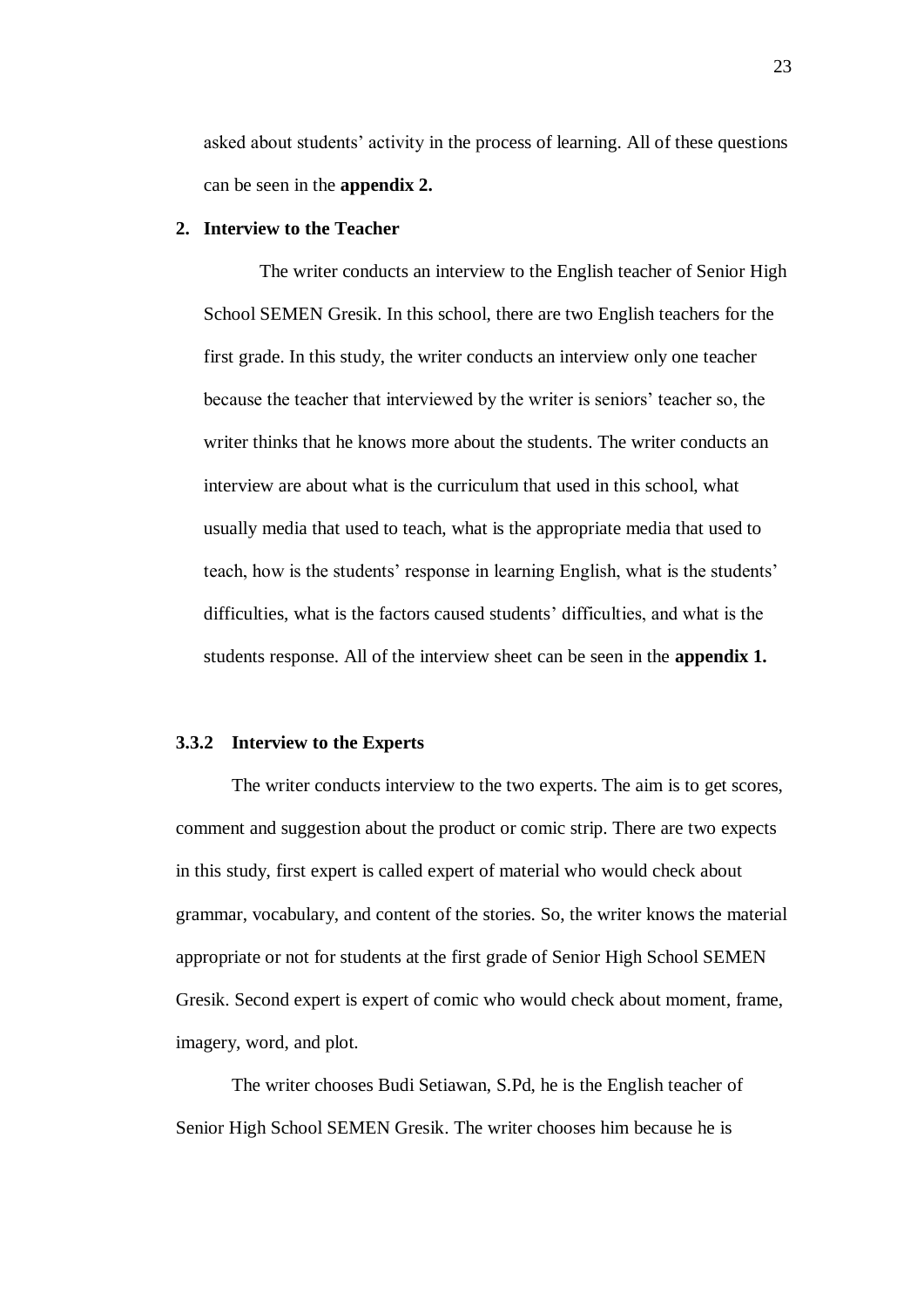English teacher of the first grade students. The writer thinks that the teacher knows more about which one the material that appropriate or not for his students because he has many experiences in teaching, he has been teaching about 21 years. The writer discusses about the topic of the story, activity and exercise that appropriate for the first grade students of Senior High School SEMEN Gresik. In the second expert is called by expert of comic.

The writer chooses Zaky Abdul Wahid, S.T. He is teacher of SD Muhammadiyah Manyar. He taught in SDMM about 10 years. The writer chooses him because the writer think that he understand well about drawing technique, he also like comic such as Manga comic. He also has some experiences such as Book Writer of 8 keys of 3D Blender modeling, One of the member of 3D Blender Surabaya Community, Freelancer Graphic Designer, Employee of Kesuma Advertising Surabaya "one of the best Advertising agency in Surabaya (2001- 2005)", Computer teacher at SD Muhammadiyah Manyar start from 2006 until now, The second winner of Olyoon UMM Malay 2009 creative teacher with research Flash Animation Influence for Science Studies at SD Muhammadiyah Manyar. The writer discusses about how to make a comic, how the appropriate picture is for senior high school students, how the emotion is each character.

### **3.3.3 Design Instruction**

After the writer identified students learning need and target need about reading material of narrative, the writer begin to do the design instruction in order to prepare the comic strip's design. The comic strip consists of four units consist of three topics. Each unit consists of two stories with the different title. The story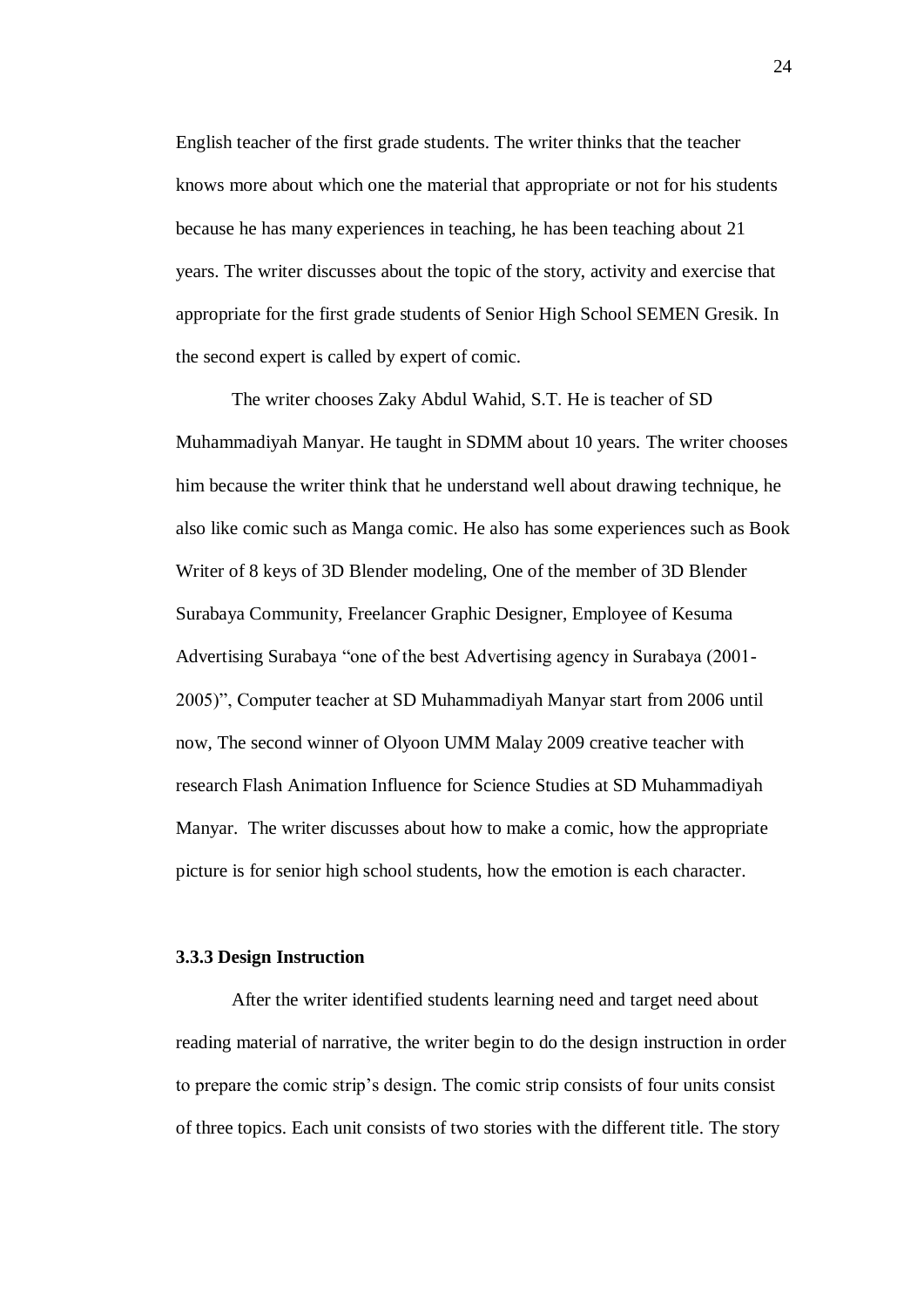would be covered by sequence of pictures and word balloons. Moreover, there would be some key vocabularies related to the stories.

Besides that, there would be some activities such as discussion related to the stories and fun game in each story. There are ten essay questions in each story. In the next part there would be answer key for all exercises and references.

### **3.3.4 Developing Material**

After the writer designed the instruction, the writer begins to build up the comic strip like the design that made. For the first, the writer makes syllabus consists of standard competences, basic competences and the indicators of comic strip, the purpose of learning, the activity of learning, and the detail syllabus can be seen in the **appendix 3.**

Then, the writer tries to create comic strip by the guidelines from standard competences, basic competences and indicators of comic strip, the purpose of learning, the activity of learning that designed previously. In the first page of comic strip there is a cover, second page is preface, third page is table of content and the next is the opening of lesson or the definition of narrative text. The writer created stories of Gresiks' legend by herself also lines or form of the pictures before drawing the characters. Then, she asks Tommy to help her drawing the characters of the stories. Whereas, the writer drawing scenery or situation of the stories and coloring the pictures. For Fables' stories, the writer retrieved these stories from the storybook, she draws the pictures, scenery, lines, and coloring by herself. Also Love stories, the writer retrieved from internet the pictures drawing by her. All of the exercise related to the stories in this comic created by the writer.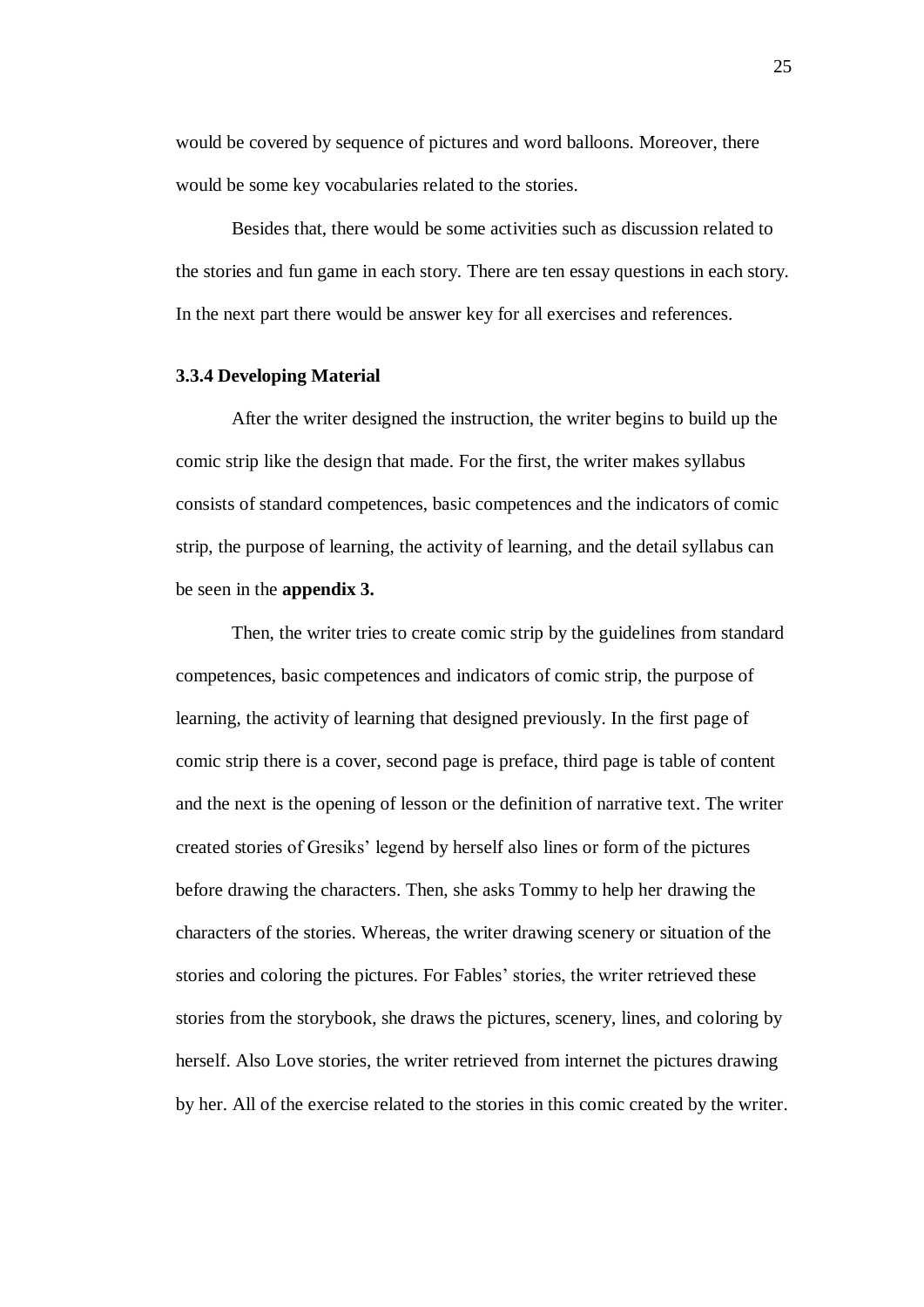In unit 1, the theme is "Travelling around Gresik 1". In the first stage, there is learning objective. The next page is the activity 1 and there are some questions that are used to activate students' background knowledge. In reading activity stage, there is story with sequences of pictures. The title is "Kebomas". In the activity 2 find the meaning of word, in the activity 3 ten essay questions related to the story, the activity 4 there is a game that is True or False game. For the second story is "Kramat Inggil", the writer provided the same game and activity with the first story.

In unit 2, the theme is "Love, Leave, Life". In the first stage, there is learning objective. The next page is the activity 1 and there are some questions that are used to activate students' background knowledge. In reading activity stage, there is story with sequences of pictures. The title is "Arabian Princess with Three Sheiks". In the activity 2 find the meaning of word, in the activity 3 ten essay questions related to the story, the activity 4 there is a game that is True or False game. For the second story is "Let Me Love You", the writer provided the same game and activity with the first story.

In unit 3, the theme is "Traveling around Gresik 2". In the first stage, there is learning objective. The next page is the activity 1 and there are some questions that are used to activate students' background knowledge. In reading activity stage, there is story with sequences of pictures. The title is "Tlogopatut". In the activity 2 find the meaning of word, in the activity 3 ten essay questions related to the story, the activity 4 there is a game that is True or False game. For the second story is "Balongpanggang", the writer provided the same game and activity with the first story.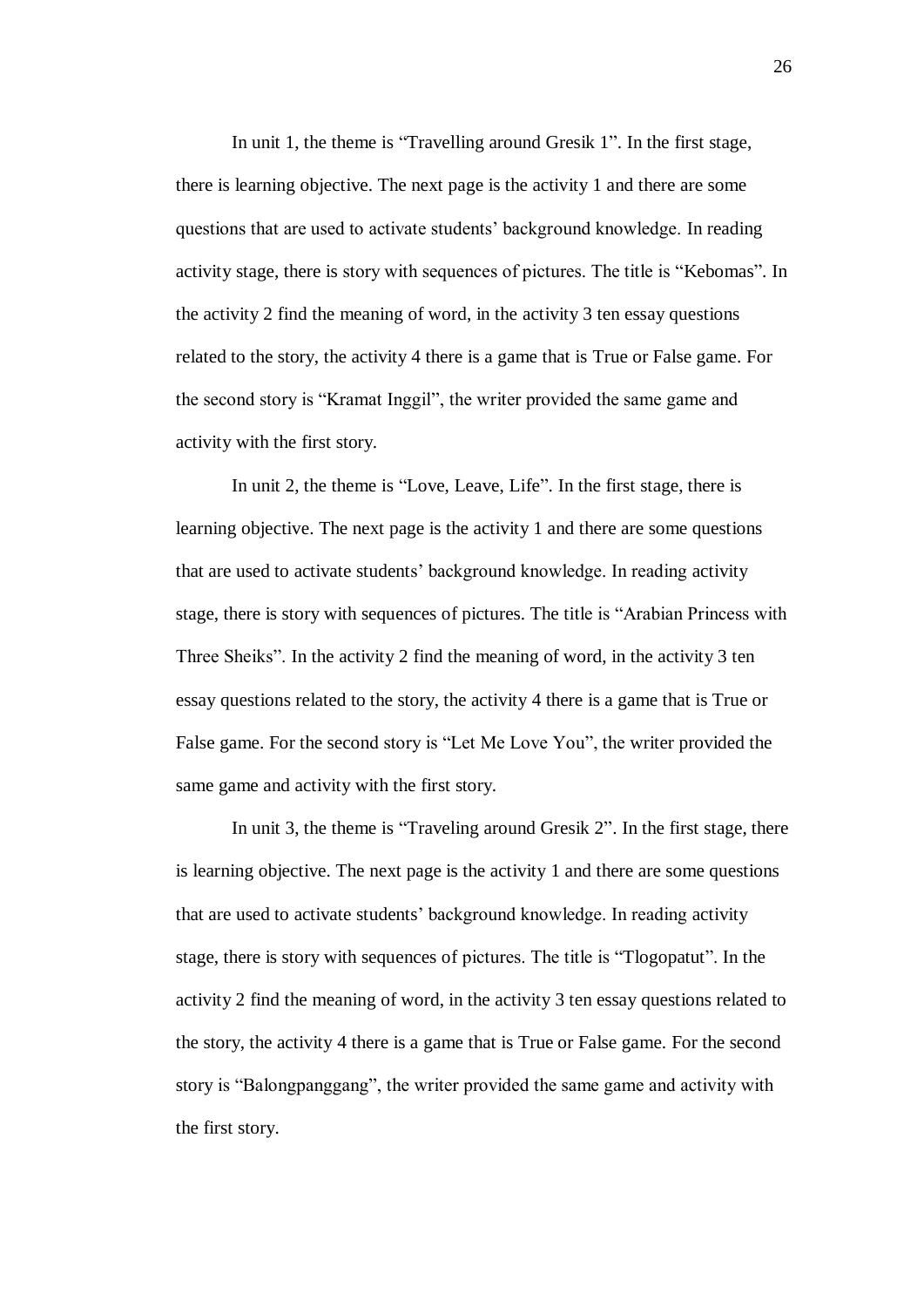In unit 4, the theme is "Traveling in the Sea". In the first stage, there is learning objective. The next page is the activity 1 and there are some questions that are used to activate students' background knowledge. In reading activity stage, there is story with sequences of pictures. The title is "The Song of Blue Whale". In activity 2 find the meaning of word, in the activity 3 ten essay questions related to the story, the activity 4 there is a game that is True or False game. For the second story is "Porcupine Balloon Fish", the writer provided the same game and activity with the first story.

### **3.3.5 Expert Validation**

After the writer finished develop comic strip, the writer would give it to the expert validation in order to give comment and suggestion. The first expert is expert of material who would check about grammar, vocabulary, and content of the stories that can be seen in the **appendix 5.** This is appropriate or not for students at the first grade of Senior High School SEMEN Gresik. Second expert is expert of comic who would check about moment, content, imagery, word, and plot. It can be seen in **appendix 6.** The purpose of this stage is to get comments, suggestions by the experts and the writer would conduct revision if needed. It is for improvement of the comic strip.

## **3.3.6 The Process of Implementation Product**

In this study, the writer would like to conduct limited try out to the students at the first grade of Senior High School SEMEN Gresik and give questionnaire as the result of try out in order to get feedback about this comic strip. This phase consists of tryout of material.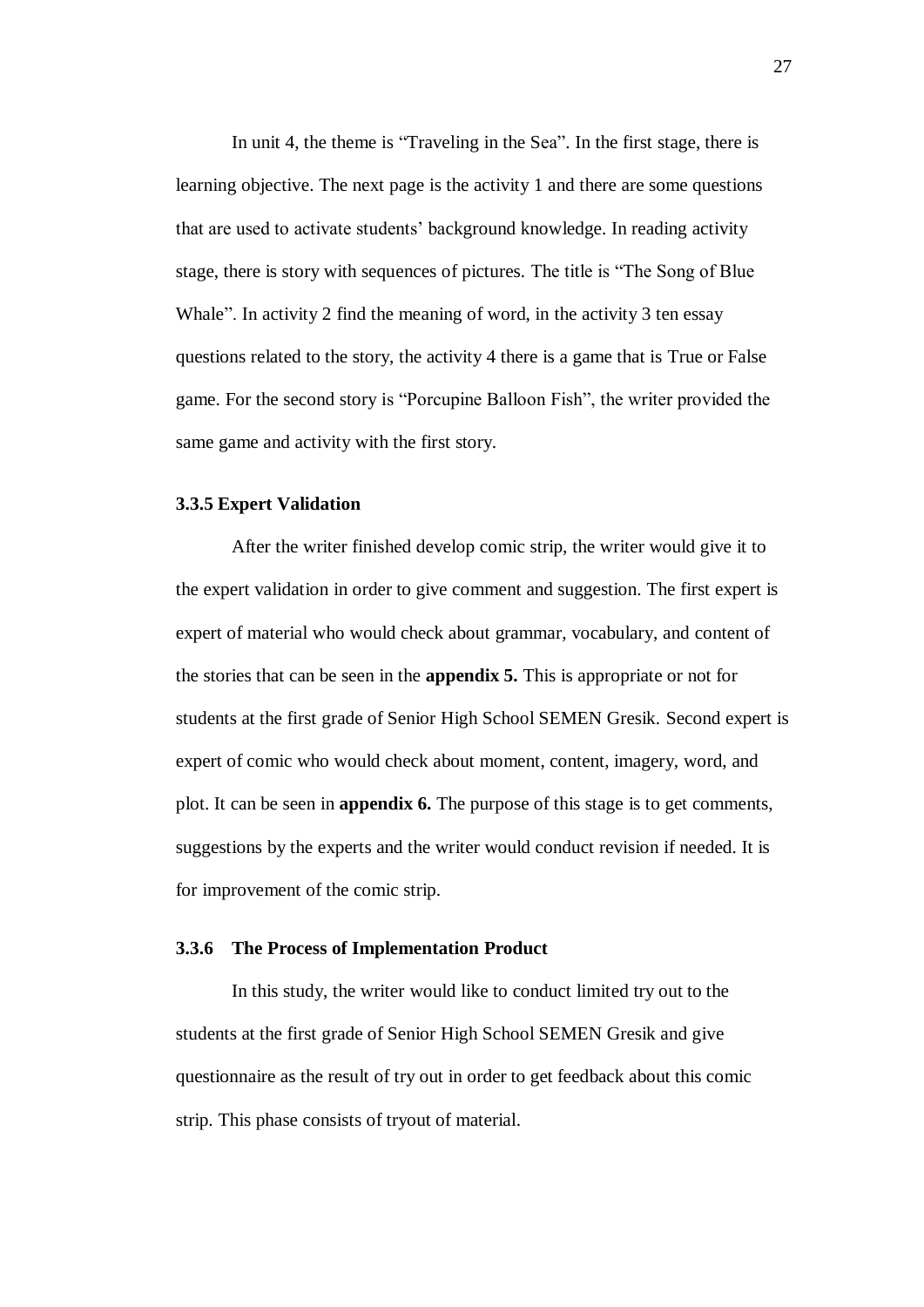#### **3.3.6.1 Try Out of Material**

After the comic strip checked by two experts for validity and revised, the writer would conduct a limited try out only for 21 students at the first grade of Senior High School SEMEN Gresik. The writer only take 21 students from different class, she takes students who have low, middle, and high ability to cover 110 students. The writer would conduct try out for 2 meeting that would be done by semi CAR. So, the writer can compare the result of try out reading narrative text using comic and not using comic before. After conduct try out, the writer would give questionnaire to students in order to know their comment and suggestion about the comic strip. The writer would conduct revision if needed. It is also for improvement of the comic strip.

# **3.3.7 The Process of Evaluation**

In this study, the writer would explain about what are comment and suggestion from the students in order she can revise her product to be better. It is divided into evaluation row and evaluation final product.

#### **3.3.7.1 Evaluation of Row**

After the writer conducted try out, the writer would revise all of the parts that need a revision. The revisions considered the comment and suggestion from the experts about grammar, vocabulary, and content of the stories in the comic strip. This is appropriate or not for students and about moment, content, imagery, word, and plot of comic strip.